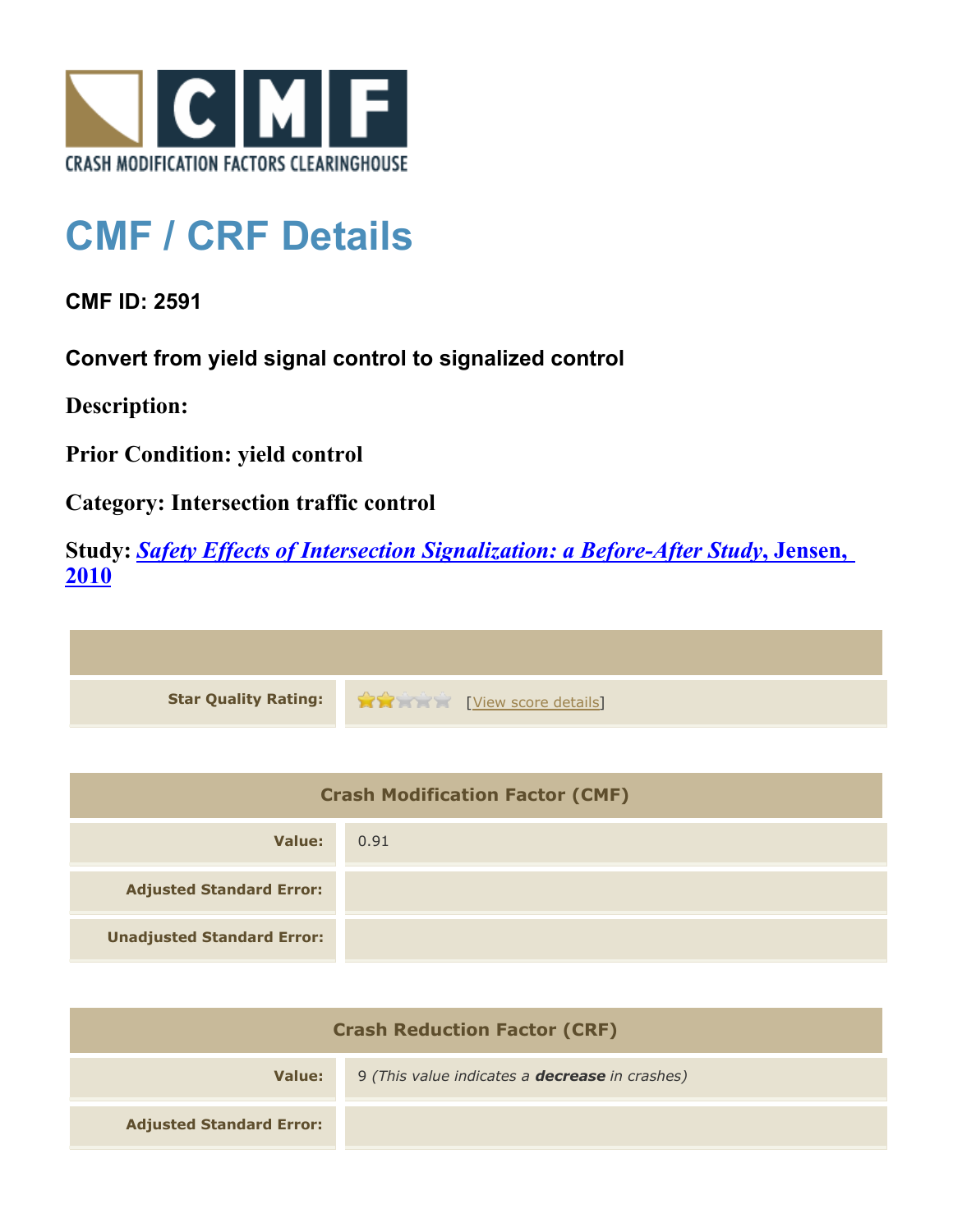| <b>Applicability</b>       |                    |
|----------------------------|--------------------|
| <b>Crash Type:</b>         | Vehicle/pedestrian |
| <b>Crash Severity:</b>     | All                |
| <b>Roadway Types:</b>      | Not Specified      |
| <b>Number of Lanes:</b>    |                    |
| <b>Road Division Type:</b> |                    |
| <b>Speed Limit:</b>        |                    |
| <b>Area Type:</b>          | Urban              |
| <b>Traffic Volume:</b>     |                    |
| <b>Time of Day:</b>        | All                |

## *If countermeasure is intersection-based*

| <b>Intersection Type:</b>         | Roadway/roadway (not interchange related) |
|-----------------------------------|-------------------------------------------|
| <b>Intersection Geometry:</b>     | $4$ -leg                                  |
| <b>Traffic Control:</b>           | Signalized                                |
| <b>Major Road Traffic Volume:</b> |                                           |
| <b>Minor Road Traffic Volume:</b> |                                           |

| <b>Development Details</b>      |              |
|---------------------------------|--------------|
| <b>Date Range of Data Used:</b> | 1976 to 2004 |
| <b>Municipality:</b>            | Copenhagen   |
| State:                          |              |